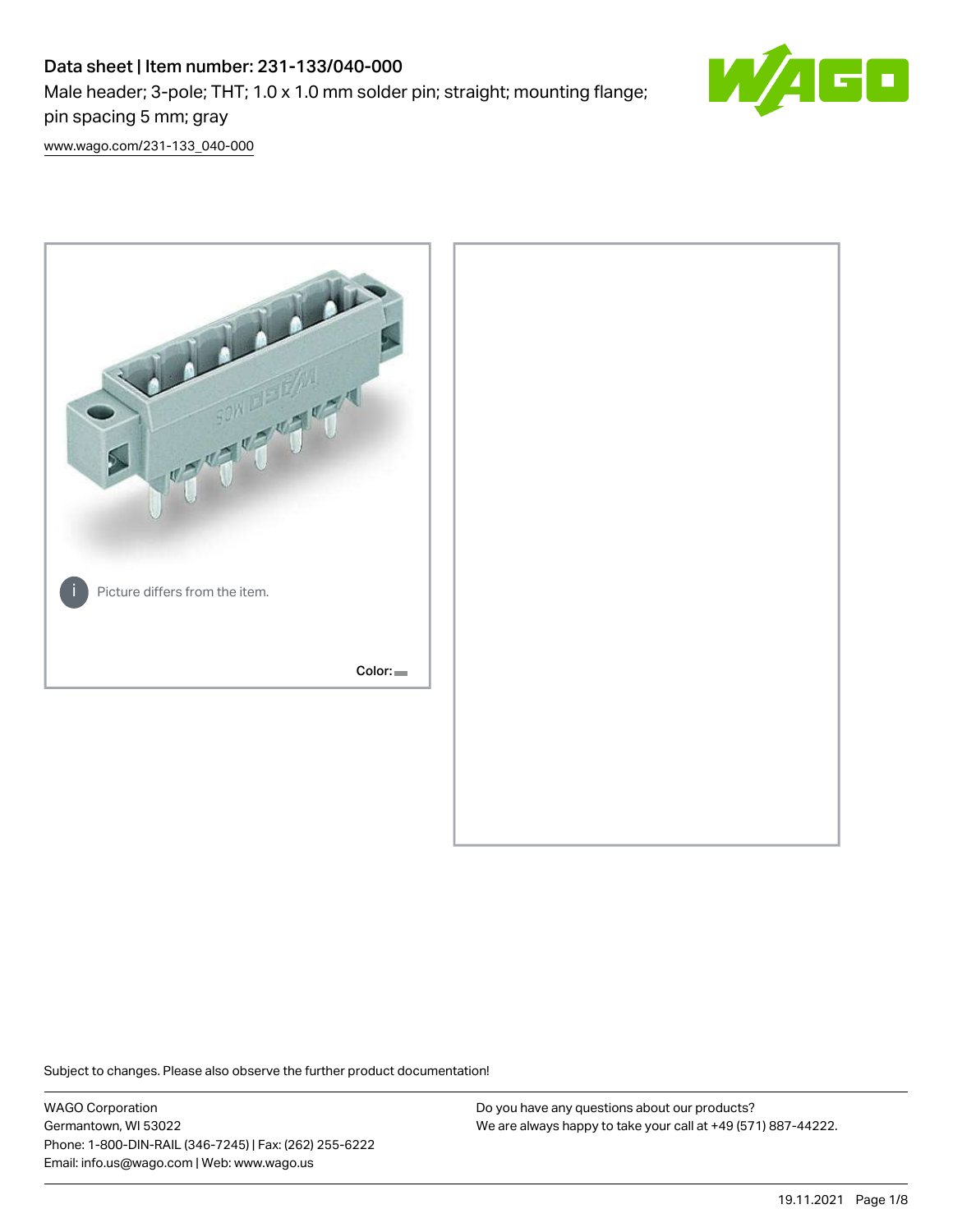

Dimensions in mm

 $L =$  (pole no.  $-1$ ) x pin spacing  $+8.2$  mm

#### Item description

- **Horizontal or vertical PCB mounting via straight or angled solder pins**
- **Pin cross-section: 1 x 1 mm**
- $\blacksquare$ With coding fingers

#### Data Notes

Safety information 1 The MCS – MULTI CONNECTION SYSTEM includes connectors

Subject to changes. Please also observe the further product documentation!  $\nu$ 

WAGO Corporation Germantown, WI 53022 Phone: 1-800-DIN-RAIL (346-7245) | Fax: (262) 255-6222 Email: info.us@wago.com | Web: www.wago.us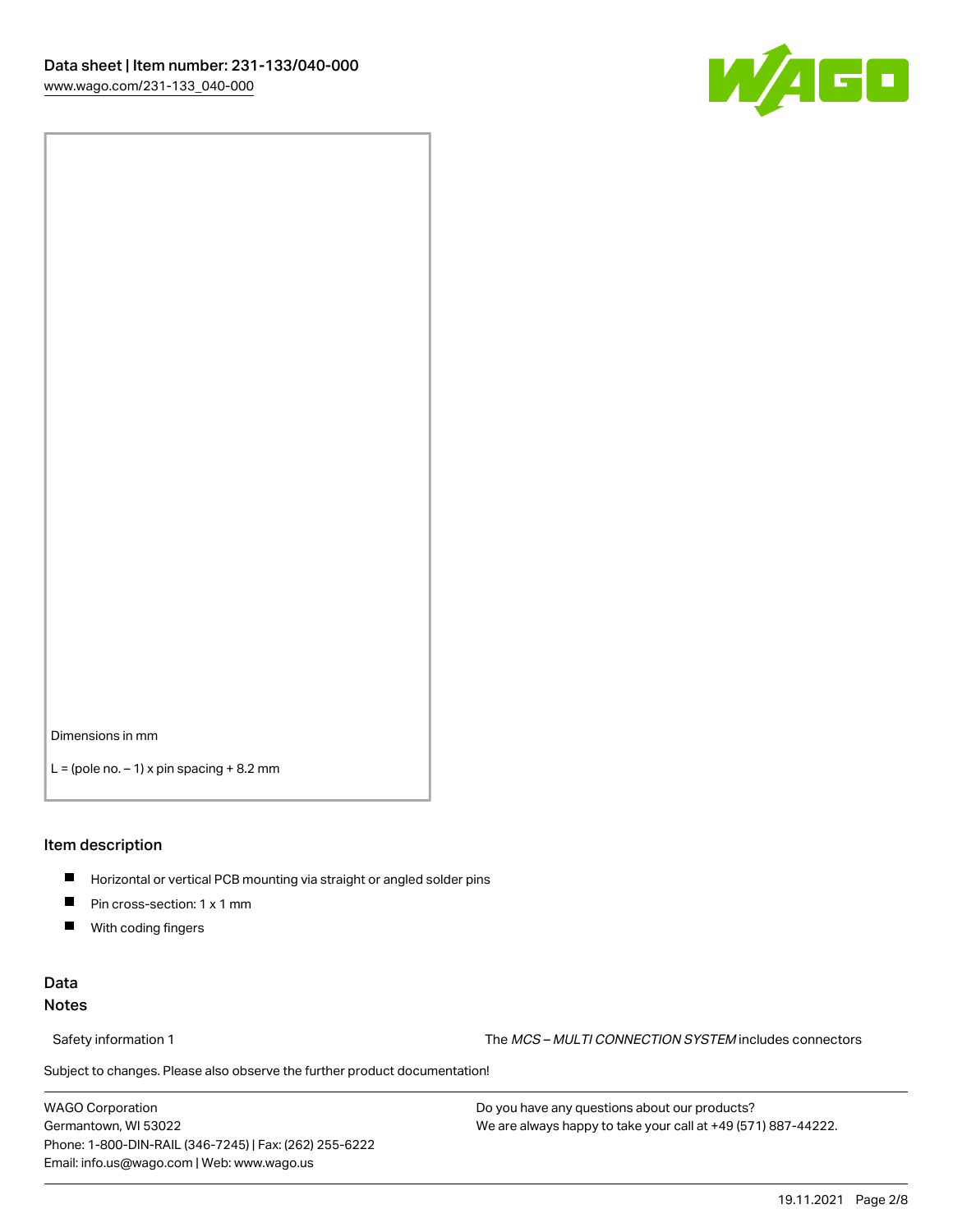

without breaking capacity in accordance with DIN EN 61984. When

|           | used as intended, these connectors must not be connected<br>/disconnected when live or under load. The circuit design should<br>ensure header pins, which can be touched, are not live when<br>unmated.                                                             |
|-----------|---------------------------------------------------------------------------------------------------------------------------------------------------------------------------------------------------------------------------------------------------------------------|
| Variants: | Other pole numbers<br>3.8 mm pin projection for male headers with straight solder pins<br>Gold-plated or partially gold-plated contact surfaces<br>Other versions (or variants) can be requested from WAGO Sales or<br>configured at https://configurator.wago.com/ |

### Electrical data

#### IEC Approvals

| Ratings per                 | IEC/EN 60664-1                                                        |
|-----------------------------|-----------------------------------------------------------------------|
| Rated voltage (III / 3)     | 320 V                                                                 |
| Rated surge voltage (III/3) | 4 <sub>kV</sub>                                                       |
| Rated voltage (III/2)       | 320 V                                                                 |
| Rated surge voltage (III/2) | 4 <sub>k</sub> V                                                      |
| Nominal voltage (II/2)      | 630 V                                                                 |
| Rated surge voltage (II/2)  | 4 <sub>k</sub> V                                                      |
| Rated current               | 12A                                                                   |
| Legend (ratings)            | $(III / 2)$ $\triangle$ Overvoltage category III / Pollution degree 2 |

#### UL Approvals

| Approvals per                  | UL 1059 |
|--------------------------------|---------|
| Rated voltage UL (Use Group B) | 300 V   |
| Rated current UL (Use Group B) | 10 A    |
| Rated voltage UL (Use Group D) | 300 V   |
| Rated current UL (Use Group D) | 10 A    |

### Ratings per UL

| Rated voltage UL 1977 | 600 V |
|-----------------------|-------|
| Rated current UL 1977 |       |

# CSA Approvals

| Approvals per                   |  |
|---------------------------------|--|
| Rated voltage CSA (Use Group B) |  |

Subject to changes. Please also observe the further product documentation!

| <b>WAGO Corporation</b>                                | Do you have any questions about our products?                 |
|--------------------------------------------------------|---------------------------------------------------------------|
| Germantown, WI 53022                                   | We are always happy to take your call at +49 (571) 887-44222. |
| Phone: 1-800-DIN-RAIL (346-7245)   Fax: (262) 255-6222 |                                                               |
| Email: info.us@wago.com   Web: www.wago.us             |                                                               |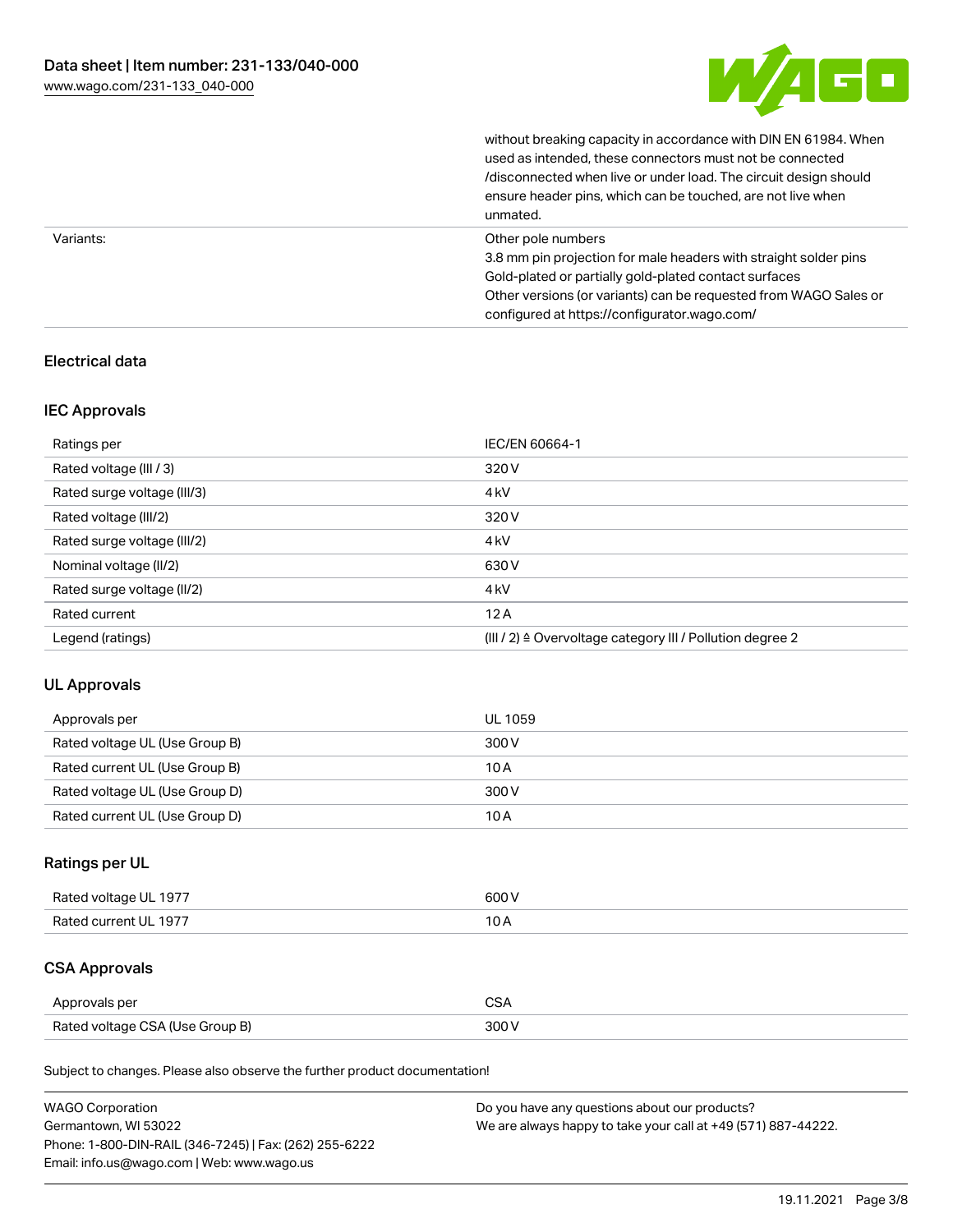[www.wago.com/231-133\\_040-000](http://www.wago.com/231-133_040-000)



| Rated current CSA (Use Group B) | 10 A  |
|---------------------------------|-------|
| Rated voltage CSA (Use Group D) | 300 V |
| Rated current CSA (Use Group D) | 10 A  |

#### Connection data

| Total number of potentials |  |
|----------------------------|--|
| Number of connection types |  |
| Number of levels           |  |

#### Connection 1

| Number of poles |  |
|-----------------|--|
|                 |  |

#### Physical data

| Pin spacing                          | 5 mm / 0.197 inch    |
|--------------------------------------|----------------------|
| Width                                | 27.8 mm / 1.094 inch |
| Height                               | 17 mm / 0.669 inch   |
| Height from the surface              | 12 mm / 0.472 inch   |
| Depth                                | 8.4 mm / 0.331 inch  |
| Solder pin length                    | $5 \,\mathrm{mm}$    |
| Solder pin dimensions                | $1 \times 1$ mm      |
| Drilled hole diameter with tolerance | $1.4$ $(+0.1)$ mm    |

#### Mechanical data

| Mounting type | Mounting flange       |
|---------------|-----------------------|
| Mounting type | Feed-through mounting |
|               | Panel mounting        |

#### Plug-in connection

| Contact type (pluggable connector) | Male connector/plug |
|------------------------------------|---------------------|
| Connector (connection type)        | for PCB             |
| Mismating protection               | No                  |
| Mating direction to the PCB        | 90 $^{\circ}$       |
| Locking of plug-in connection      | Without             |

### PCB contact

PCB Contact THT

Subject to changes. Please also observe the further product documentation!

| <b>WAGO Corporation</b>                                | Do you have any questions about our products?                 |
|--------------------------------------------------------|---------------------------------------------------------------|
| Germantown, WI 53022                                   | We are always happy to take your call at +49 (571) 887-44222. |
| Phone: 1-800-DIN-RAIL (346-7245)   Fax: (262) 255-6222 |                                                               |
| Email: info.us@wago.com   Web: www.wago.us             |                                                               |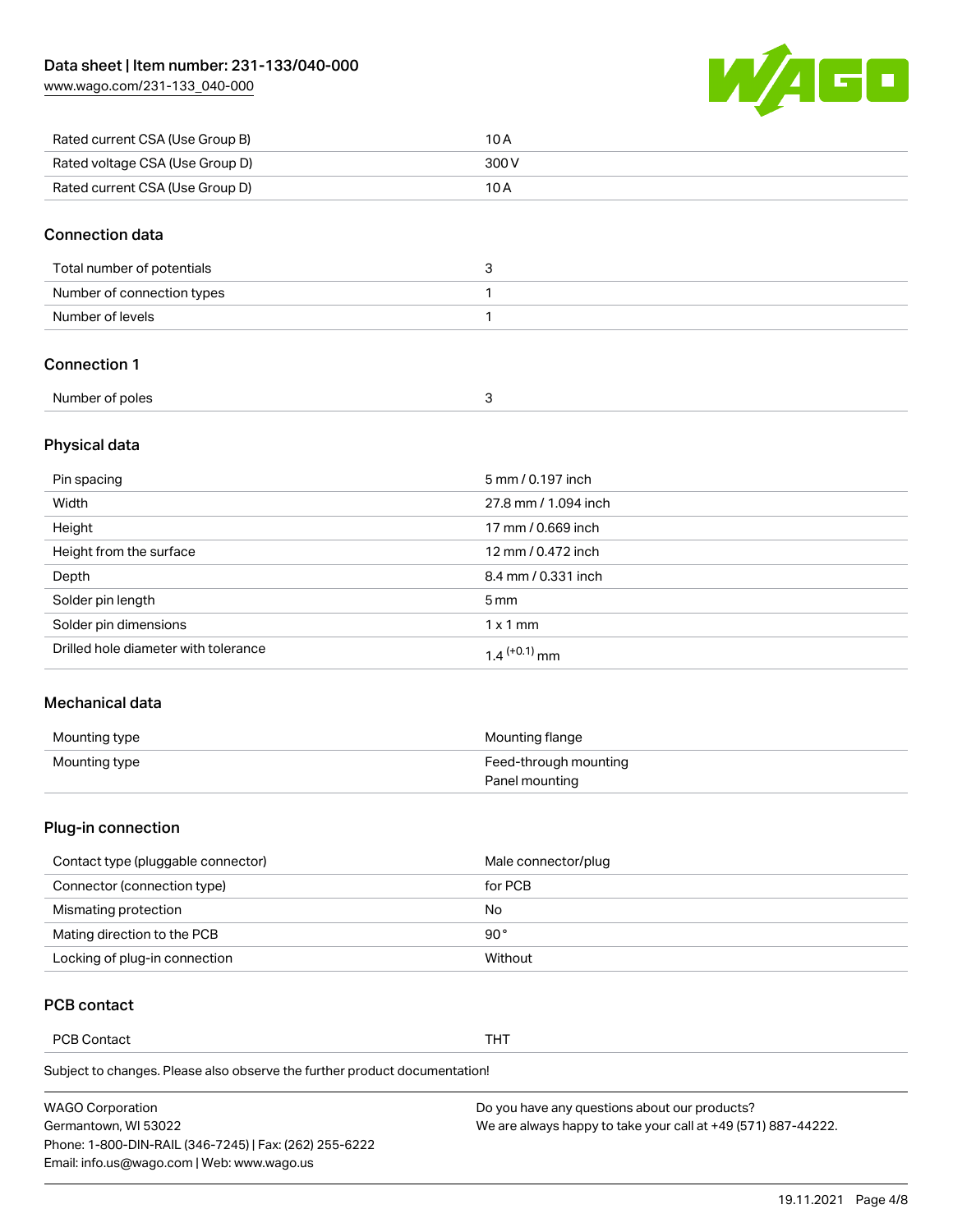[www.wago.com/231-133\\_040-000](http://www.wago.com/231-133_040-000)



| Solder pin arrangement              | over the entire male connector (in-line) |
|-------------------------------------|------------------------------------------|
| Number of solder pins per potential |                                          |

#### Material data

| Color                       | gray                                   |
|-----------------------------|----------------------------------------|
| Material group              |                                        |
| Insulation material         | Polyamide (PA66)                       |
| Flammability class per UL94 | V <sub>0</sub>                         |
| Contact material            | Electrolytic copper (E <sub>Cu</sub> ) |
| Contact plating             | tin-plated                             |
| Fire load                   | 0.038 MJ                               |
| Weight                      | 1.6 <sub>g</sub>                       |

### Environmental requirements

| Limit temperature range | $-60+100 °C$ |
|-------------------------|--------------|
|-------------------------|--------------|

### Commercial data

| <b>Product Group</b>  | 3 (Multi Conn. System) |
|-----------------------|------------------------|
| PU (SPU)              | 200 Stück              |
| Packaging type        | box                    |
| Country of origin     | PL                     |
| <b>GTIN</b>           | 4044918922869          |
| Customs tariff number | 85366990990            |

### Approvals / Certificates

#### Country specific Approvals

| Logo                  | Approval                                      | <b>Additional Approval Text</b> | Certificate<br>name |
|-----------------------|-----------------------------------------------|---------------------------------|---------------------|
|                       | CВ<br><b>DEKRA Certification B.V.</b>         | IEC 61984                       | NL-39756            |
| H?                    | <b>CSA</b><br><b>DEKRA Certification B.V.</b> | C <sub>22.2</sub>               | 1466354             |
| <b>Ship Approvals</b> |                                               |                                 |                     |
| Logo                  | Approval                                      | <b>Additional Approval Text</b> | Certificate<br>name |

Subject to changes. Please also observe the further product documentation!

| WAGO Corporation                                       | Do you have any questions about our products?                 |
|--------------------------------------------------------|---------------------------------------------------------------|
| Germantown, WI 53022                                   | We are always happy to take your call at +49 (571) 887-44222. |
| Phone: 1-800-DIN-RAIL (346-7245)   Fax: (262) 255-6222 |                                                               |
| Email: info.us@wago.com   Web: www.wago.us             |                                                               |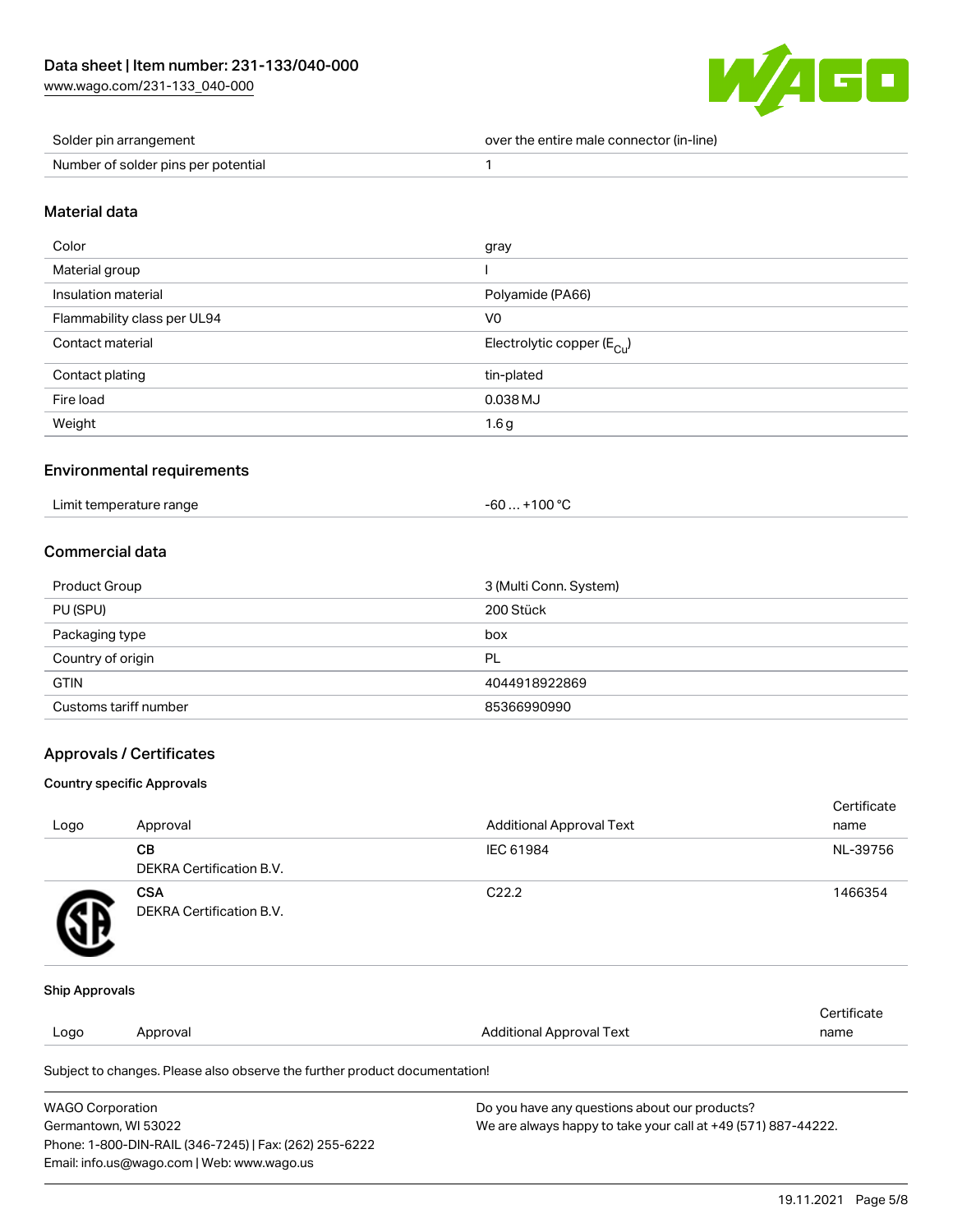# Data sheet | Item number: 231-133/040-000

[www.wago.com/231-133\\_040-000](http://www.wago.com/231-133_040-000)



| ABS                 | <b>ABS</b><br>American Bureau of Shipping |                  | $19 -$<br>HG1869876-<br><b>PDA</b> |
|---------------------|-------------------------------------------|------------------|------------------------------------|
| <b>BUREAU</b>       | BV<br>Bureau Veritas S.A.                 | <b>IEC 60998</b> | 11915/D0<br>BV                     |
|                     | <b>DNV GL</b>                             | ۰                | TAE000016Z                         |
|                     | Det Norske Veritas, Germanischer Lloyd    |                  |                                    |
| <b>UL-Approvals</b> |                                           |                  | Certificate                        |

| Logo | Approval                             | <b>Additional Approval Text</b> | name   |
|------|--------------------------------------|---------------------------------|--------|
| Ъ.   | UL<br>Underwriters Laboratories Inc. | <b>UL 1977</b>                  | E45171 |
| Э.   | UL<br>Underwriters Laboratories Inc. | <b>UL 1059</b>                  | E45172 |

# **Counterpart**

| <b>CONTRACTOR</b> | Item no.231-103/026-000<br>Female plug; 3-pole; 12 AWG max; pin spacing 5 mm; 1 conductor per pole; gray | www.wago.com/231-103/026-000 |
|-------------------|----------------------------------------------------------------------------------------------------------|------------------------------|
|                   |                                                                                                          |                              |

### Optional accessories

Phone: 1-800-DIN-RAIL (346-7245) | Fax: (262) 255-6222

Email: info.us@wago.com | Web: www.wago.us

| Coding                  |                                                                            |                                                               |
|-------------------------|----------------------------------------------------------------------------|---------------------------------------------------------------|
| Intermediate plate      |                                                                            |                                                               |
|                         | Item no.: 231-500                                                          | www.wago.com/231-500                                          |
|                         | Spacer; for formation of groups; light gray                                |                                                               |
| Coding                  |                                                                            |                                                               |
|                         | Item no.: 231-129                                                          |                                                               |
|                         | Coding key; snap-on type; light gray                                       | www.wago.com/231-129                                          |
| Mounting                |                                                                            |                                                               |
|                         | Mounting accessories                                                       |                                                               |
|                         | Item no.: 209-147                                                          |                                                               |
|                         | Self-tapping screw                                                         | www.wago.com/209-147                                          |
|                         | Subject to changes. Please also observe the further product documentation! |                                                               |
| <b>WAGO Corporation</b> |                                                                            | Do you have any questions about our products?                 |
| Germantown, WI 53022    |                                                                            | We are always happy to take your call at +49 (571) 887-44222. |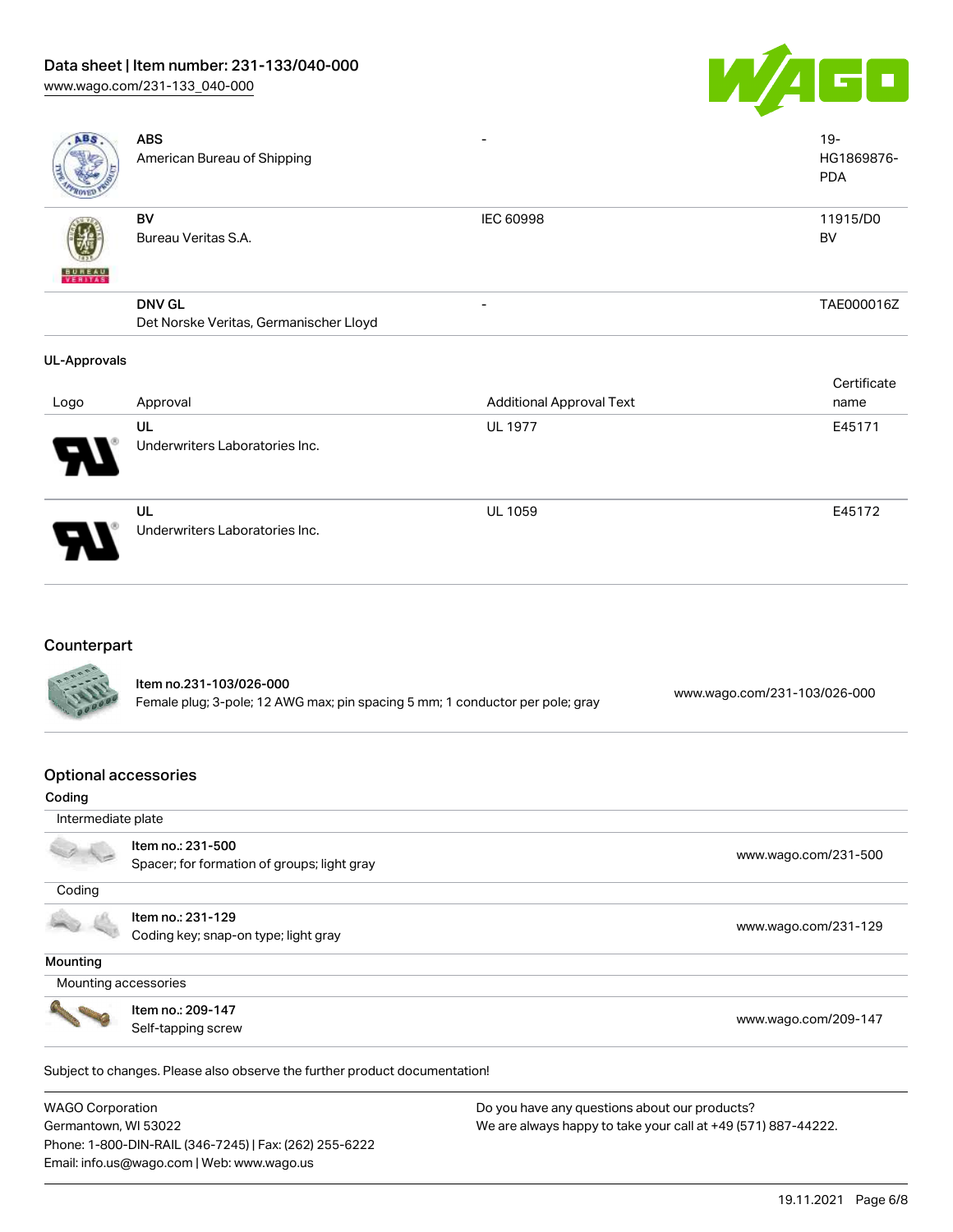### Data sheet | Item number: 231-133/040-000 [www.wago.com/231-133\\_040-000](http://www.wago.com/231-133_040-000)



|                                     | Item no.: 231-194<br>Self-tapping screw; B 2.2x13, fixing hole 1.8 mm Ø                                                                                                |                      |               | www.wago.com/231-194 |
|-------------------------------------|------------------------------------------------------------------------------------------------------------------------------------------------------------------------|----------------------|---------------|----------------------|
|                                     | Item no.: 231-195<br>Screw with nut; M2x12; for fixing element                                                                                                         |                      |               | www.wago.com/231-195 |
| Item no.: 231-295<br>Screw with nut |                                                                                                                                                                        | www.wago.com/231-295 |               |                      |
| <b>Downloads</b><br>Documentation   |                                                                                                                                                                        |                      |               |                      |
| <b>Additional Information</b>       |                                                                                                                                                                        |                      |               |                      |
| Technical explanations              |                                                                                                                                                                        | 2019 Apr 3           | pdf<br>2.0 MB | Download             |
| <b>CAD files</b>                    |                                                                                                                                                                        |                      |               |                      |
| CAD data                            |                                                                                                                                                                        |                      |               |                      |
|                                     | 2D/3D Models 231-133/040-000                                                                                                                                           |                      | URL           | Download             |
| <b>PCB Design</b>                   |                                                                                                                                                                        |                      |               |                      |
|                                     | Symbol and Footprint 231-133/040-000                                                                                                                                   |                      | URL           | Download             |
|                                     | CAx data for your PCB design, consisting of "schematic symbols and PCB footprints",<br>allow easy integration of the WAGO component into your development environment. |                      |               |                      |
| Supported formats:                  |                                                                                                                                                                        |                      |               |                      |
| H.                                  | Accel EDA 14 & 15                                                                                                                                                      |                      |               |                      |
| u.                                  | Altium 6 to current version                                                                                                                                            |                      |               |                      |
|                                     | Cadence Allegro                                                                                                                                                        |                      |               |                      |
|                                     | DesignSpark                                                                                                                                                            |                      |               |                      |
| Ш                                   | Eagle Libraries                                                                                                                                                        |                      |               |                      |
| ш<br>KiCad                          |                                                                                                                                                                        |                      |               |                      |
|                                     | <b>Mentor Graphics BoardStation</b>                                                                                                                                    |                      |               |                      |
| ш                                   | Mentor Graphics Design Architect                                                                                                                                       |                      |               |                      |
| ш                                   | Mentor Graphics Design Expedition 99 and 2000                                                                                                                          |                      |               |                      |
| H.                                  | OrCAD 9.X PCB and Capture                                                                                                                                              |                      |               |                      |
| ш                                   | PADS PowerPCB 3, 3.5, 4.X, and 5.X                                                                                                                                     |                      |               |                      |
| ш                                   | PADS PowerPCB and PowerLogic 3.0                                                                                                                                       |                      |               |                      |
| П                                   | PCAD 2000, 2001, 2002, 2004, and 2006                                                                                                                                  |                      |               |                      |
|                                     | Subject to changes. Please also observe the further product documentation!                                                                                             |                      |               |                      |
|                                     |                                                                                                                                                                        |                      |               |                      |